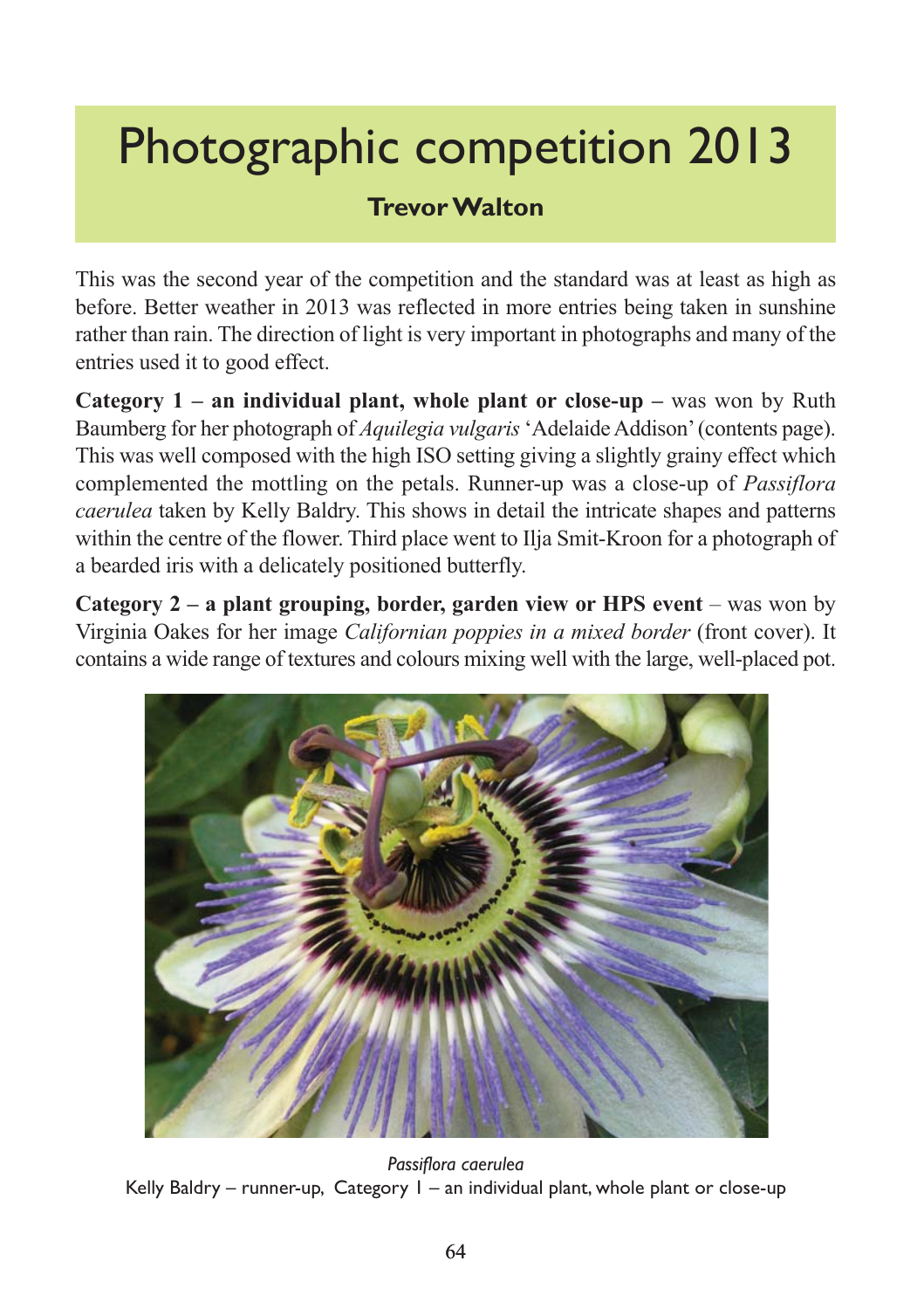

Bearded iris

Ilja Smit-Kroon – third place, Category 1 – an individual plant, whole plant or close-up



*An Evening Garden Visit*  Ruth Baumberg – runner-up, Category 2 – a plant grouping, border, garden view or HPS event

Runner-up was Ruth Baumberg for her photograph titled *An Evening Garden Visit*. The low light has created sun and shadow, helping to make the plants stand out. Third place went to Virginia Oakes with *Yew Walk*, in which the light has again highlighted the edges of the clipped yews to good effect.